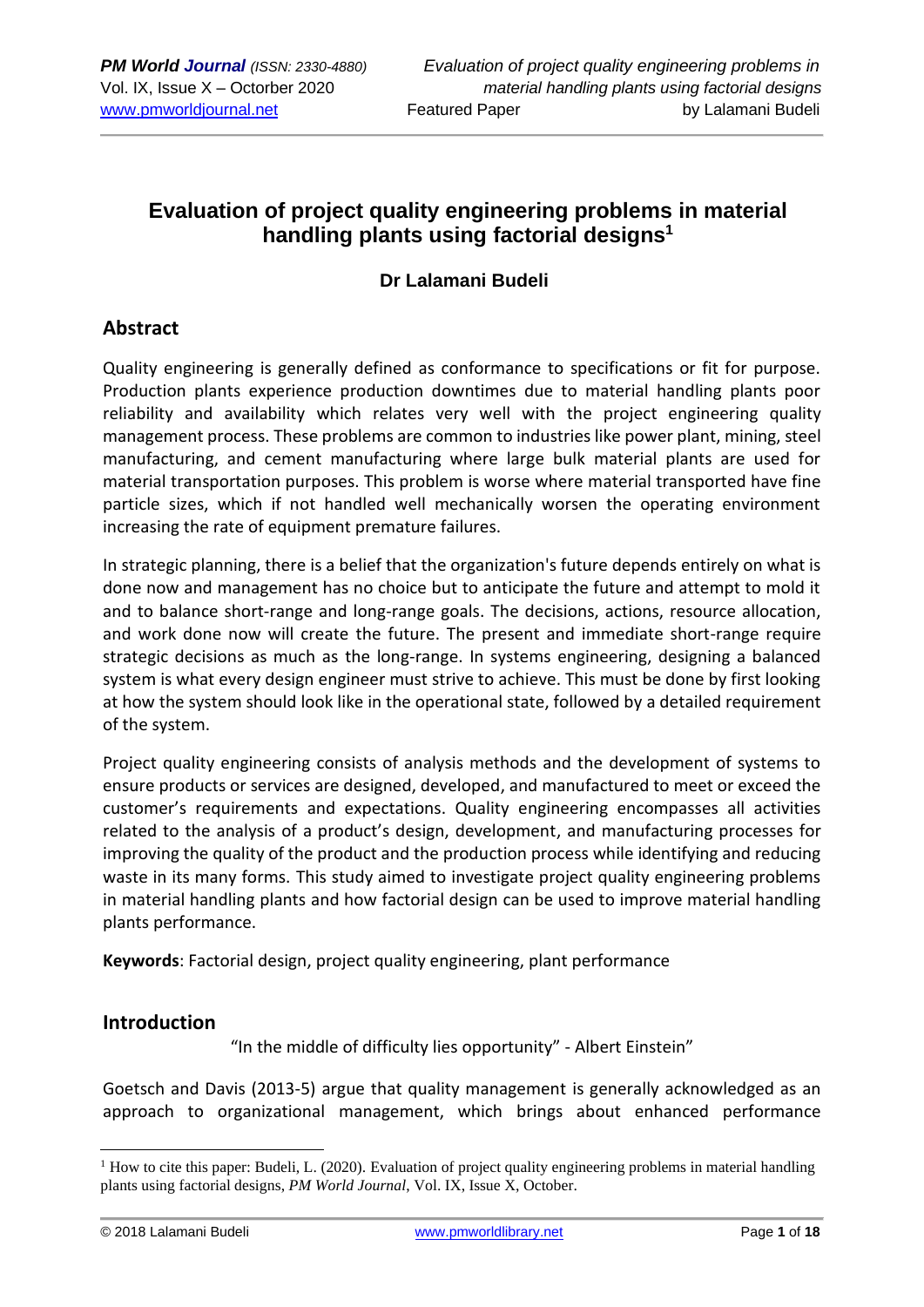(operational, technical, and financial). Oahland (2003-154) points out that over the past decades, organizations throughout the world have been antagonistically trailing project quality management since there is a commonly held view that high-quality products and services result in improved performance.

The lack of a definitive theory, which explains and substantiates how the quality management practices or dimensions are related to bring about improved organizational performance, has resulted in claims and counter-claims by advocates and opponents of quality management as its ability to deliver returns, explains Taylor (2009-157). Dolan (2000-252) indicates that it is important for every organization to identify quality management practices, which maximally contribute to organizational performance and how the quality management practices interact and influence each other to culminate in superior organizational performance.

### **Background of power plant ash handling plant (similar plant for mines, cement etc)**

In thermal power plants, coal is burnt in the boiler to supply heat which is necessary to generate steam. During his process ash is released from the boiler into the boiler ash hopper, while other materials are taken up by the flue gases and released in the gas passage as fly ash. The ashhandling plant continuously removes ash from the power plant in the form of both fly ash and coarse ash. The coarse ash is removed from the bottom of the boiler by the submerged scraper conveyor (SSC) and conveyed to the transverse conveyor via the Japanese pipe conveyor (JPC). The fly ash is transported from precipitator hoppers by a hopper chain conveyor, through transfer conveyors to a bucket conveyor, moving ash to the fly ash bunker. The ash conditioning plant mixes dry fly ash from a fly ash bunker with water so that the resulting product can be handled mechanically without dust escaping to the atmosphere. The fly ash and coarse ash is transported by the same transverse conveyors onto the overland conveyors to the stacker via the extendable and shift-able conveyors. The ash stacker machine stacks the ash in the ash dump.

During normal operation, precipitator hoppers are to be kept empty at all times. This is necessary to prevent ash build-ups and cementing of ash in the hoppers when the ash temperature drops. During emergencies only, when the ash handling plant is unavailable or the fly ash bunker is full, fly ash can be stored for up to six hours in the precipitator hoppers. The submerged scraper conveyor (SSC) was designed to stop for one-hour maximum at full load and load reduction to half load required after stopping more than an hour to prevent the formation of ash clinkers inside the boiler.

## **Research hypothesis**

The following are the hypothesis the research must respond to: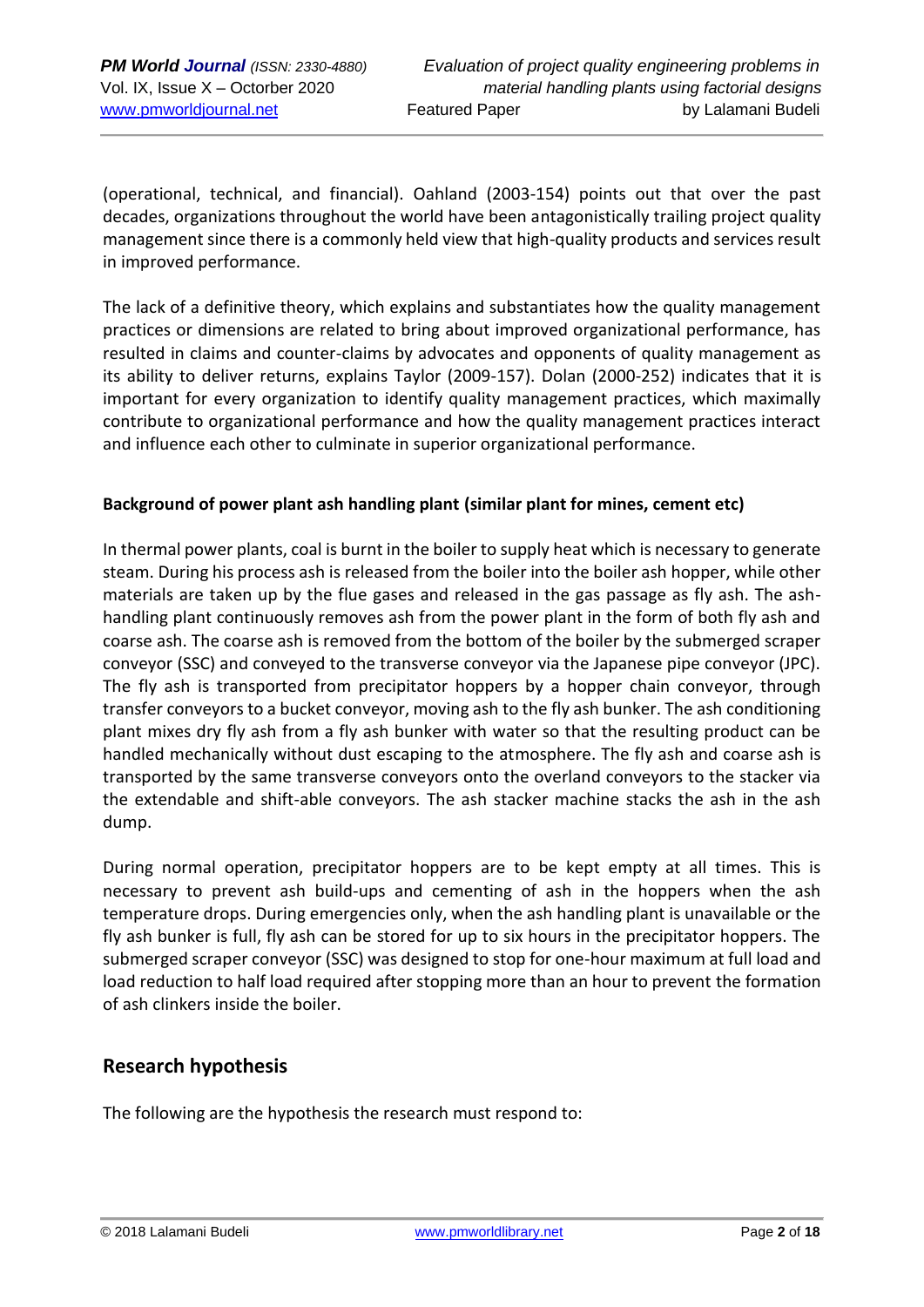- H1: Project system design problems are the major contributor to poor plant reliability of material handling plants as a result of poor project quality management.
- H2: There is a relationship between project quality engineering management and plant performance through its life cycle.

### **Research proposition and objectives**

The main proposition for this study is to investigate how quality processes can be used to ensure continuous improvement of material handling plant performance and how quality processes can be integrated into all business functions to ensure all functions performed to meet the needs for which they were undertaken. To test this proposition, this paper examines the performance of material plants using the factorial designs to identify variables that affect plant performance most, relating to project quality management. The study results have the potential to offer a means of improving material handling plants performance.

## **Literature review**

Quality has evolved from inspection through QC and quality assurance (QA), to a system-based approach like TQM. The quality revolution has transformed organizations from inefficiency relying on inspections, autocratic leadership and hierarchical control, to a system of teamwork, paying attention to customer needs and satisfaction, getting quality right the first time, and continuously improving processes. Deming points out that quality has a sequence reaction of positive results: "Improving quality leads to costs decrease with less rework and fewer delays which improves productivity and captures the market with better quality and lower prices". QMS is shown through policies, procedures, processes, resources, and organizational structure required to implement quality management.

### **Common types of quality engineering problems**

Smith (2000-44) indicates that interpreting or responding to situations, well-founded problem types, or categories must be used as an assurance of expert problem-solving. Problem types or categories help direct attention to relevant past experiences and pertinent problem-solving techniques. Three types of quality problems were differentiated by recognizing the need to fit a problem-solving response to the nature of the situation:

- Repair to restore a malfunctioning system to its intended level of performance.
- Improve to improve a system to achieve performance goals.
- Engineer to design a new system or solution that will satisfy pertinent goals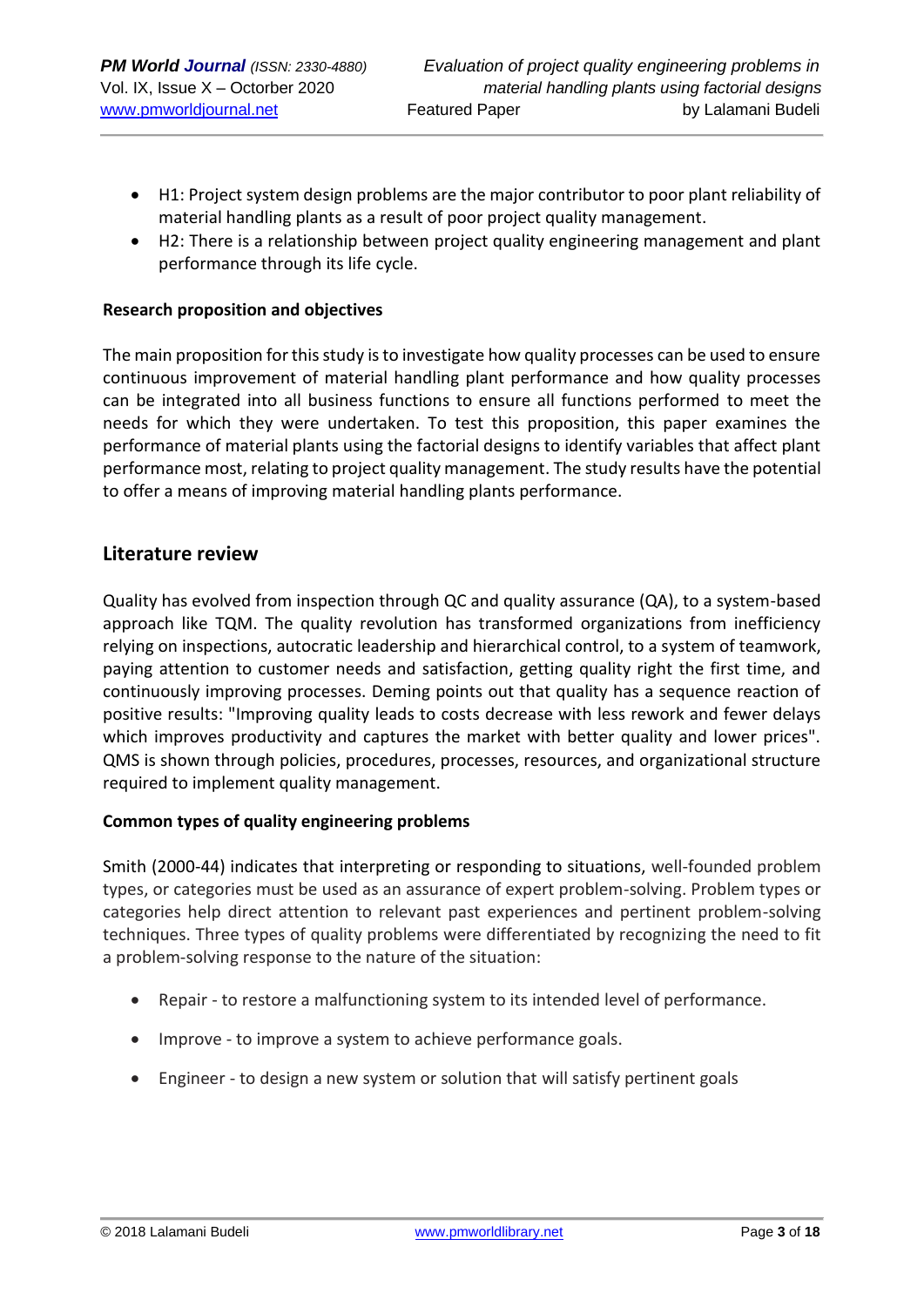

## **Figure 1: Types of quality engineering problems (Smith- 2000)**

### **Quality and performance**

Keller (2003-215) argues that quality improvement is the use of a deliberate and defined improvement process and the continuous ongoing effort to achieve measurable improvements in performance. Performance management uses data for decision-making, by setting objectives, measuring and reporting progress toward those objectives, and engaging in qualityimprovement activities when desired progress toward those objectives is not being made. Figure 2 below shows the factors that constitute performance management.



### **Figure 2: Factors that constitute quality management (Evans and Lindsay, 2014)**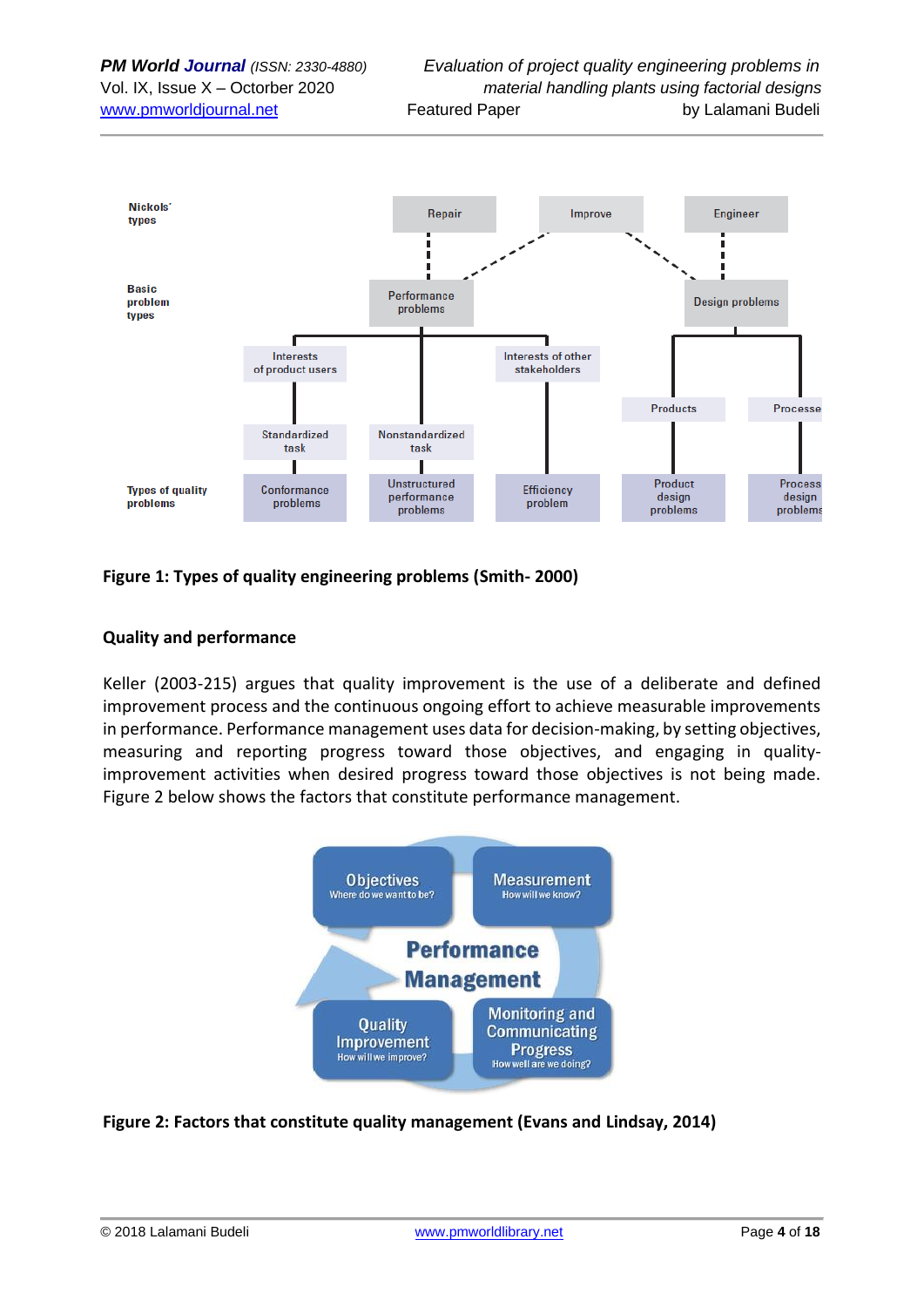### **Design experiment**

According to Oahland (2003-337), quality improvement is most effective when it is an integral part of the service/product realization process. Oahland (2003-67) points out that design experiments are tests where purposeful changes are made to input variables of a process so that observations can be made to similar changes in the output. The process variables contain controllable factors and uncontrollable factors. Figure 3 below shows a general model of such a process. The objective in many cases is to develop a robust process minimally affected by external sources of variability. A well-designed experiment is important because the results and conclusions that can be drawn from the experiment depend to a large extent on how the data were collected. In general, experiments are used to study the performance of processes and systems. The objectives of the experiment may include the following:

- Determining which input variables are most influential in the output response.
- Determining where to set the influential input so that output is almost always near the desired nominal value.
- Determining where to set the influential input so that variability in output is small.
- Determining where to set the influential input so that the effects of the uncontrollable input variables are minimized.



**Uncontrollable factors** 

### **Figure 3: General model of a process (Oahland- 2003)**

## **Research Methods**

### **Factorial experiment**

The objective was also to improve the process by identifying the best possible combination that would deliver a balanced material handling system capable of delivering the desired output carried out by varying controllable inputs and observing the impact on the output.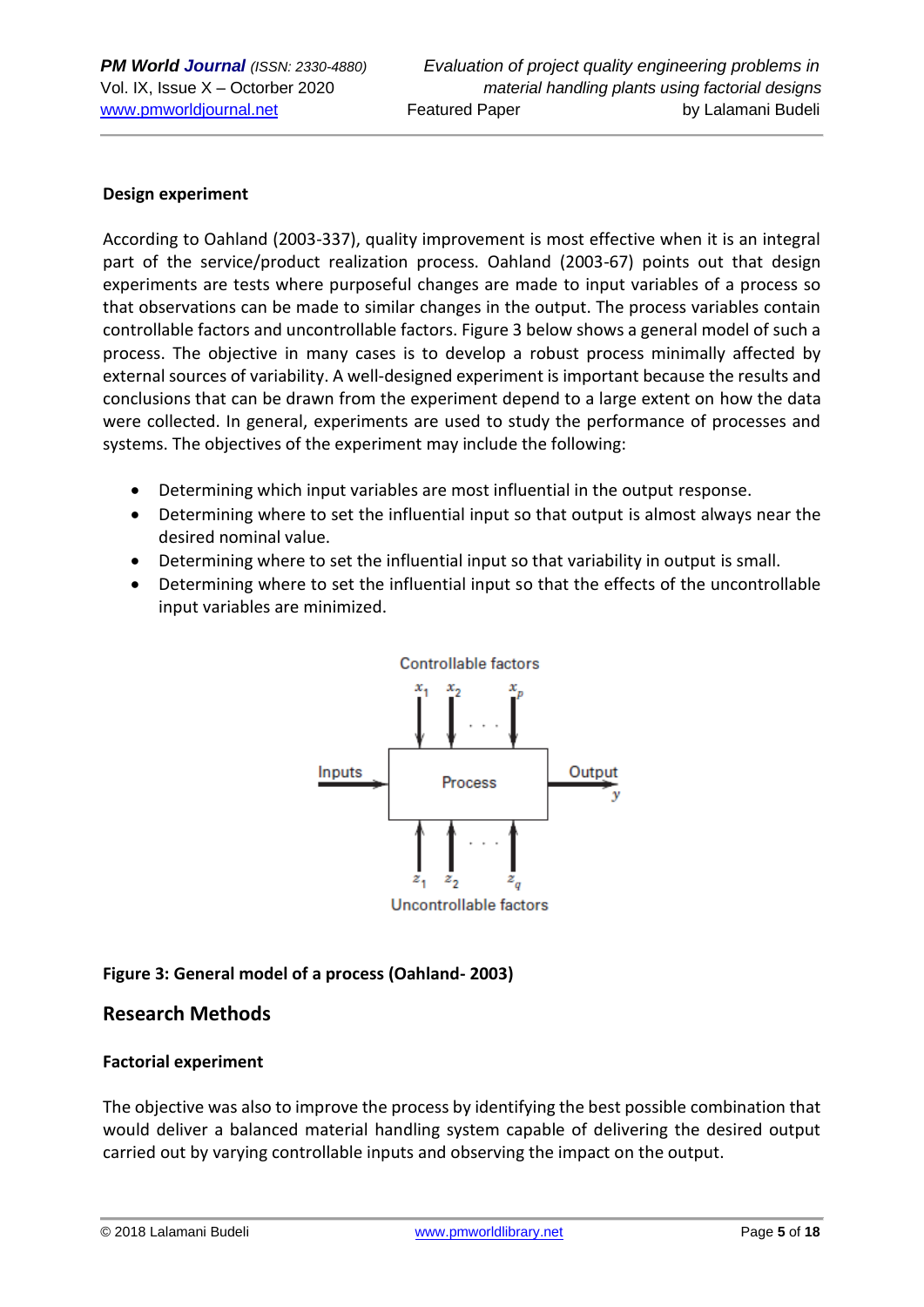As a case study was done in a power plant ash material handling plant was used to experiment. The ashplant conveyor system is designed to operate at a minimum speed (X1) of 1 m/s and a maximum speed 2.87 m/s. The throughput time (X2) is the number of hours that the ash system runs without accumulating any ash backlog. The ash capacity (X3) is the number of tons that the system was transporting per hour which by design is a minimum of 650 t/h to a maximum of 2060 t/h. The formula below is used to calculate the output from each combination of factors.

## **Formula: yijk = μ + αi + βj + αβij + ǫijk**

Where Y is responses, μ is an overall mean, α is row effects, βis Column effects, αβis interaction effects, ǫ is random errors. The three factorial experiments compare all possible combinations between minimums and maximums varying from one factor and recording the output response based on the input change. Figure 4 shows the research experimental design process.



### **Figure 4: Experimental design processes (Montgomery, 2005)**

### **Conduct experiment**

The experiment was set up to measure the process parameters required to calculate the performance of the conveyor system over a certain period. The active factory (supervisory control and data acquisition) database was used to record and view plant real-time data including operating speeds, conveyer load, downtime, uptime, operating times, and breakdown rate per equipment. Relevant data tags were trended for the duration of the experiment. The three factorial experiments which contain three main effects and four interaction effects were carried out as follows:

- 1. The controllable input variable was varied to all treatment levels
- 2. Uncontrollable variables were fixed for the duration of the experiment
- 3. The output variables were measured to determine the output variability
- 4. Calculate probability values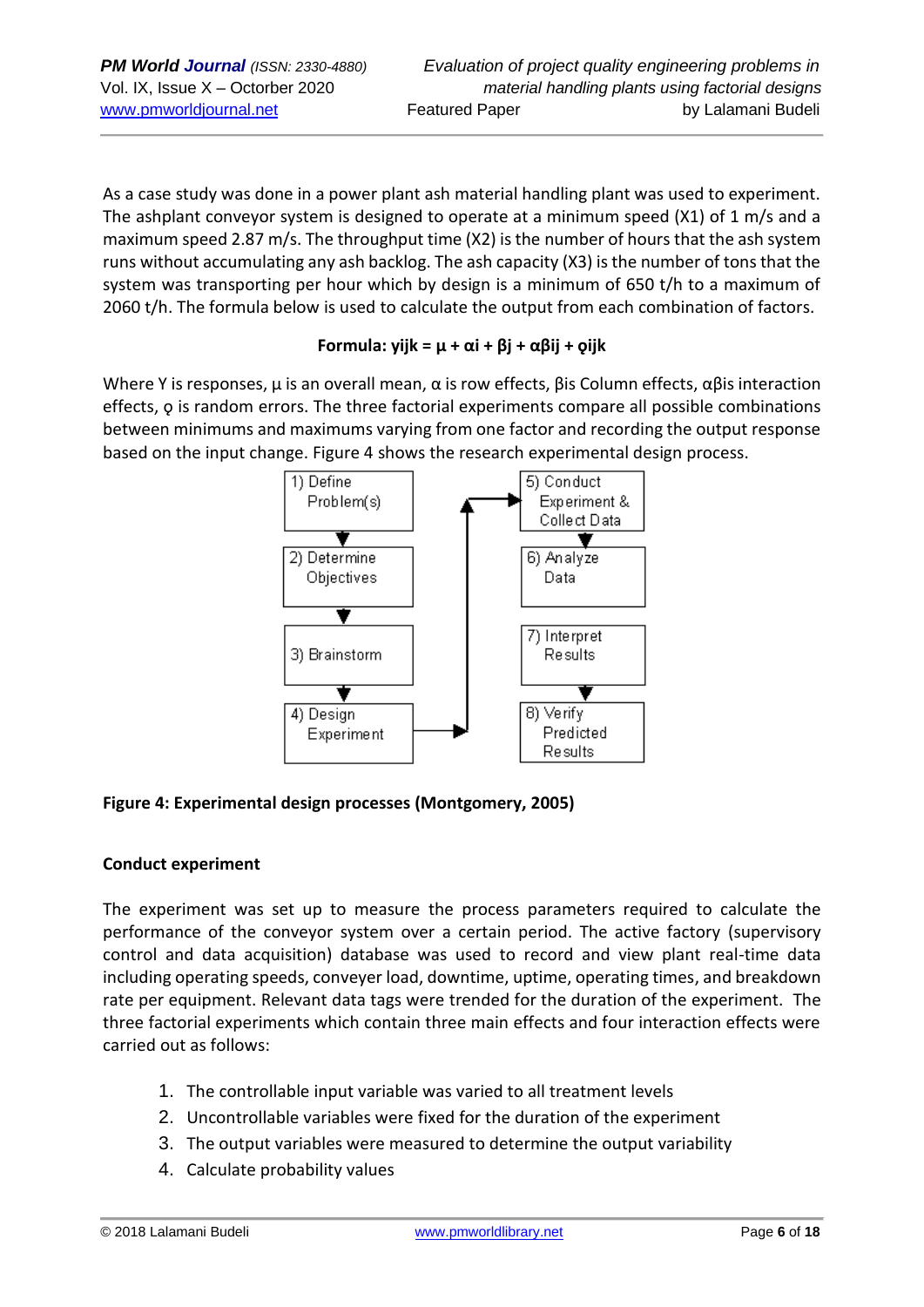- 5. Calculate the effects on output per change in the input variable
- 6. Calculate the sum of squares (SS) using formula
- 7. Calculate the analysis of variance (ANOVA)
- 8. Plot main effects and interacting effects then interpret results.

### **Experiment results**

A factorial experiment was performed to measure the main factor effects and interacting (relationships) effects of the three factors at different levels to identify controllable inputs that have the most effects on the output. The controllable variable in the conveyor system identified were conveyor speed, operating hours (mean time between failures) and ash capacity (amount of ash transported)

### **Table 1: Process controllable factors**

| <b>Name</b>   | Low level | <b>Medium level</b> | <b>High level</b> | <b>Units</b> |
|---------------|-----------|---------------------|-------------------|--------------|
| Speed (X1)    |           | 2.5                 | 2.87              | m/s          |
| Time $(X2)$   |           | 15                  | 24                |              |
| Capacity (X3) | 650       | 1300                | 2060              | T/H          |

Controllable process input variables were varied as shown in the table below and the response output recorded. Online real-time process output data (percentage performance and throughput operating hours) was recorded.

#### **Table 2: Experiment recorded data**

| <b>Run</b>     | <b>Controllable</b> |             |                  |                    | <b>Throughput</b> |
|----------------|---------------------|-------------|------------------|--------------------|-------------------|
| order          | variables           | Column 1    | <b>Column 2</b>  | <b>Performance</b> | time              |
|                | $X_1$ -speed        | $X_2$ -Time | $X_3$ - capacity | Y1(%)              | Y2(H)             |
| 1              | $-1$                | $-1$        | $-1$             | 29.52333333        | 7.0856            |
| $\overline{2}$ | 1                   | $-1$        | $-1$             | 94.85666667        | 22.7656           |
| 3              | $-1$                | 1           | $-1$             | 91.23666667        | 21.8968           |
| $\overline{4}$ | 1                   | 1           | $-1$             | 95.62              | 22.9488           |
| 5              | $-1$                | $-1$        | 1                | 44.09666667        | 10.5832           |
| 6              | 1                   | $-1$        | 1                | 94.57              | 22.6968           |
|                | $-1$                | 1           | 1                | 66.57333333        | 15.9776           |
| 8              | 1                   | 1           | 1                | 94.95333333        | 22.7888           |
| Yields         |                     |             |                  |                    |                   |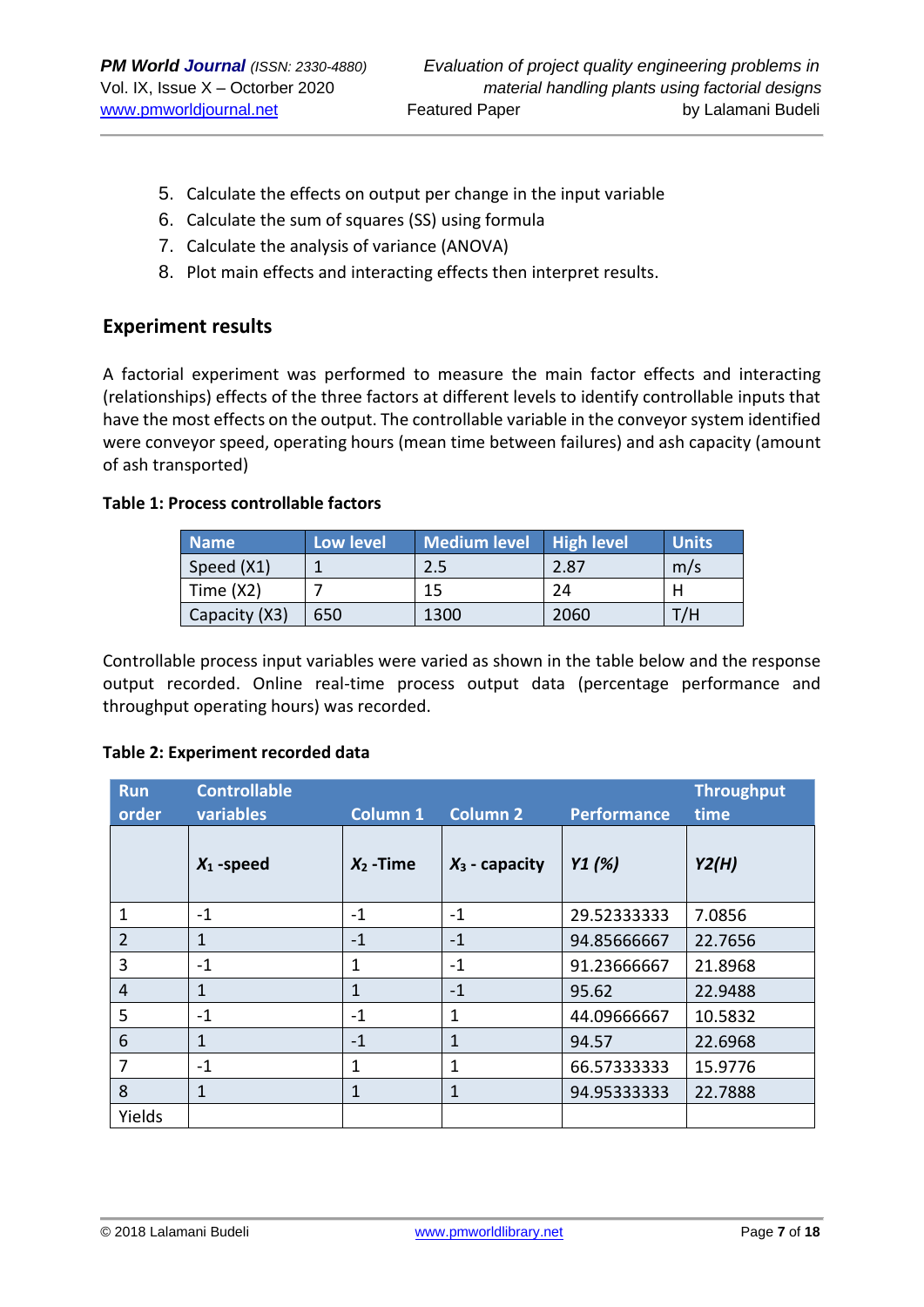The table above indicates the value of the output plant performance (Y1) and operating hours (y2) which were recorded. The effects calculations were done using the formula:

$$
Effects (Y1) = \left(SumX1 + \frac{1}{n}\right) - \left(SumX1 - \frac{1}{n}\right)
$$

|                       | X1           | X <sub>2</sub> | X3           | X1X            |              |              | X1X2X          |          |                |
|-----------------------|--------------|----------------|--------------|----------------|--------------|--------------|----------------|----------|----------------|
|                       | (Speed)      | (Time)         | (Capacity)   | $\overline{2}$ | <b>X1X3</b>  | <b>X2X3</b>  | $\overline{2}$ | $ Y_1 $  | <b>Y2</b>      |
| $\mathbf{1}$          | $-1$         | $-1$           | $-1$         | $\mathbf{1}$   | $\mathbf{1}$ | $\mathbf{1}$ | $-1$           | 30       | $\overline{7}$ |
| $\overline{2}$        | $\mathbf{1}$ | $-1$           | $-1$         | $-1$           | $-1$         | $\mathbf{1}$ | $\mathbf{1}$   | 95       | 23             |
| $\overline{3}$        | $-1$         | $\mathbf{1}$   | $-1$         | $-1$           | $\mathbf{1}$ | $-1$         | $\mathbf{1}$   | 91       | 22             |
| $\overline{4}$        | 1            | $\mathbf 1$    | $-1$         | $\mathbf{1}$   | $-1$         | $-1$         | $-1$           | 95       | 23             |
| 5                     | $-1$         | $-1$           | $\mathbf{1}$ | $\mathbf{1}$   | $-1$         | $-1$         | $\mathbf{1}$   | 44       | 11             |
| 6                     | $\mathbf 1$  | $-1$           | 1            | $-1$           | 1            | $-1$         | $-1$           | 94       | 23             |
| 7                     | $-1$         | $\mathbf{1}$   | $\mathbf{1}$ | $-1$           | $-1$         | $\mathbf{1}$ | $-1$           | 67       | 16             |
| 8                     | 1            | $\mathbf{1}$   | $\mathbf 1$  | $\mathbf{1}$   | $\mathbf{1}$ | $\mathbf{1}$ | $\mathbf{1}$   | 96       | 21             |
| <b>Effect</b><br>(Y1) | 37           | 21.5           | $-2.5$       | 20.5           | 2.5          | -9           | 10             | 76.<br>5 |                |
| <b>Effect</b><br>(Y2) | 8.5          | 4.5            | 1            | $-5.5$         | $\mathbf 0$  | $-3$         | $-2$           |          | 18.2<br>5      |

### **Table 3: Factorial design effect's results**

Table 4 below results when time is interacted with capacity by getting the average value of the two numbers.

### **Table 4: Average values for time and capacity interactions**

| Column 1        | <b>Column 2</b> | Column <sub>3</sub> | <b>Column 4</b> | Column 5     |
|-----------------|-----------------|---------------------|-----------------|--------------|
| <b>Standard</b> | X1 - Speed      | X2 - Time           | Y1 (Average)    | Y2 (Average) |
|                 |                 |                     |                 |              |
| 1,2             |                 | -1                  | 77.5            | 15           |
| 3,4             |                 |                     | 93              | 22.5         |
| 5,6             |                 |                     | 69              | 17           |
| 7,8             |                 |                     | 81.5            | 18.5         |

The three largest effects on performance:

The effects calculations were done using the formula. The results are as shown in table 5

The sum of squares (SS) or X1 = Number of 
$$
\frac{runs}{4}
$$
 (effects)<sup>2</sup>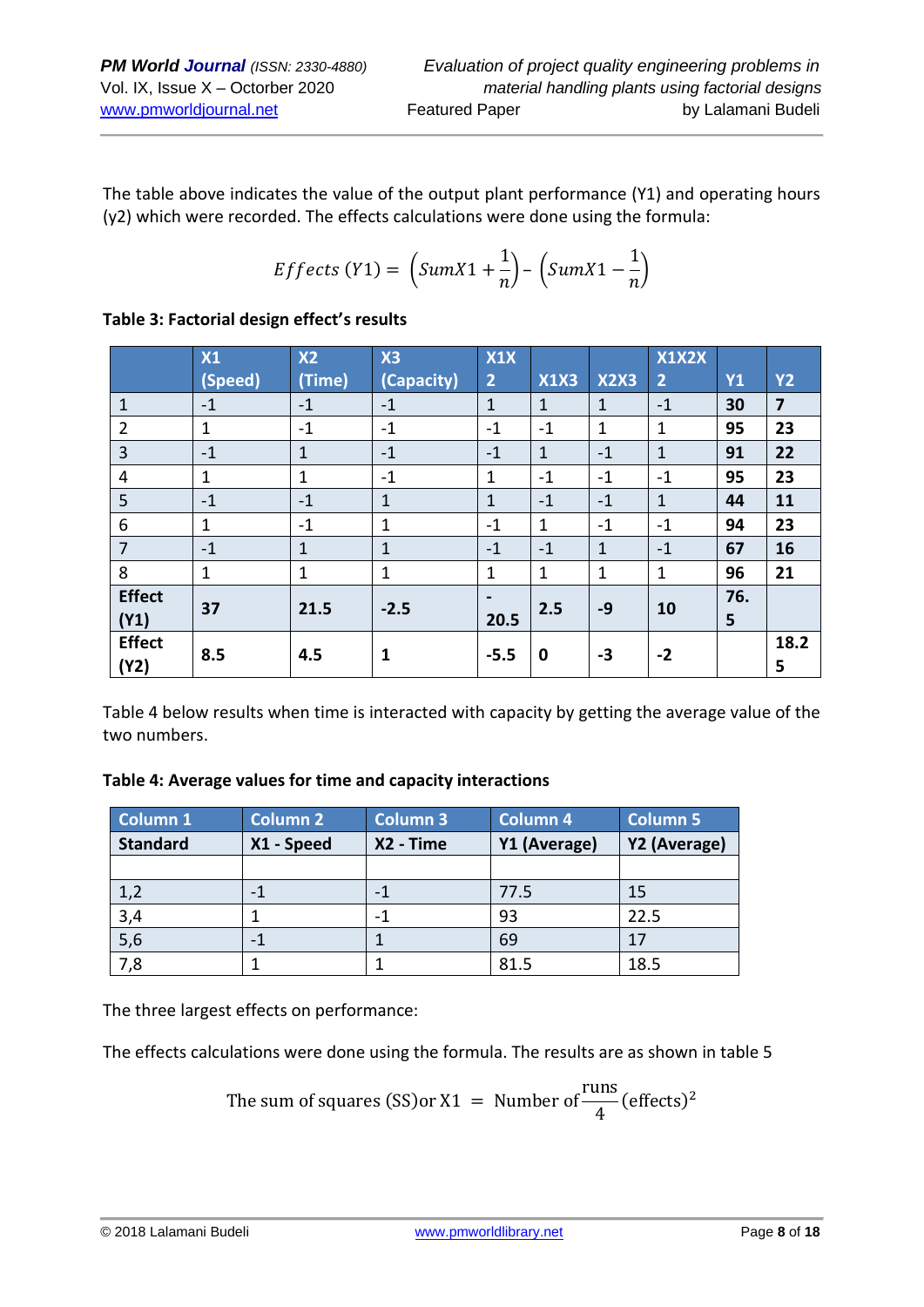|                | <b>of</b><br><b>Sum</b> |           | <b>Mean</b> |                |          |
|----------------|-------------------------|-----------|-------------|----------------|----------|
| <b>Source</b>  | squares                 | <b>DF</b> | squares     | <b>F</b> value | Prob > F |
| SSmodel        | 4503                    | 3         | 1501        | 2.0978         | < 0.001  |
| X1             | 2738                    |           | 2738        | 3.8267         | < 0.001  |
| X <sub>2</sub> | 925.5                   |           | 925.5       | 1.2935         | < 0.001  |
| X1X2           | 840.5                   |           | 840.5       | 1.1747         | < 0.001  |
| Residual       | 2862                    | 4         | 715.5       |                |          |
| Core Total     | 7365                    |           |             |                |          |

### **Table 5: Analyses of variance for performance**

The regression model that was used to represent this process:

### $y = \beta 0 + \beta 1x1 + \beta 2x2 + \beta 12x1x2$

### **Table 6: Comparison between actual performance and predicted performance**

| <b>Standard</b><br>order | X1<br>(Speed) | $X2$ (Time) $X1X2$ |      | Performanc<br>e actual | Performanc<br>e predicted | <b>Residual</b> |
|--------------------------|---------------|--------------------|------|------------------------|---------------------------|-----------------|
|                          | $-1$          | $-1$               |      | 30                     | 37                        | $-7$            |
|                          |               | $-1$               | $-1$ | 95                     | 95.5                      | $-0.5$          |
| 3                        | $-1$          |                    | -1   | 91                     | 79                        | 12              |
| 4                        |               |                    |      | 95                     | 95.5                      | $-0.5$          |
| 5                        | $-1$          | $-1$               |      | 44                     | 37                        |                 |
| 6                        |               | $-1$               | $-1$ | 94                     | 74                        | 20              |
|                          | $-1$          |                    | $-1$ | 67                     | 58.5                      | 8.5             |
| 8                        |               |                    |      | 96                     | 95.5                      | 0.5             |

Table 7 below shows the results of actual operating hours and predicted operating hours and its residual values.

#### **Table 7: Actual operating hours and predicted operating hours**

| <b>Standar</b><br>d order | <b>X1</b><br>(Speed) | <b>X2</b><br>(Time) | <b>X1X2</b> | Operating hours<br>actual | <b>Operating</b><br>predicted | <b>Residual</b> |
|---------------------------|----------------------|---------------------|-------------|---------------------------|-------------------------------|-----------------|
|                           | $-1$                 | $-1$                |             |                           | 16.75                         | $-9.75$         |
|                           |                      | $-1$                | $-1$        | 23                        | 23                            | 0               |
| 3                         | $-1$                 |                     | $-1$        | 22                        | 9                             | 13              |
| 4                         |                      |                     |             | 23                        | 22                            |                 |
| 5                         | $-1$                 | $-1$                |             | 11                        | 9                             |                 |
| 6                         |                      | $-1$                | $-1$        | 23                        | 23                            |                 |
|                           | $-1$                 |                     | $-1$        | 16                        | 13.5                          | 2.5             |
| 8                         |                      |                     |             | 21                        | 22                            | $-1$            |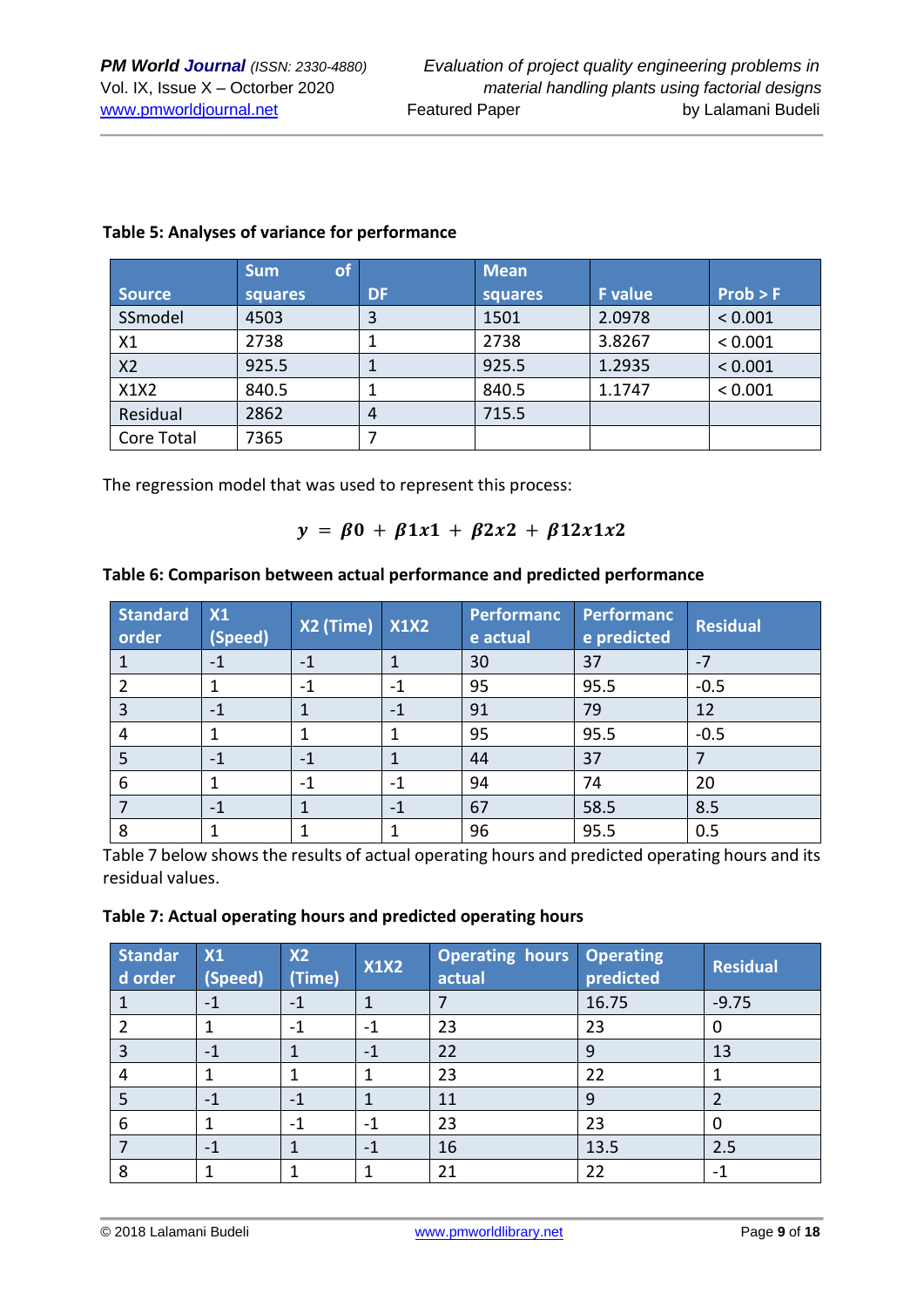Factorial experiments focused on analyzing the ash transportation process by comparing current performance levels with design requirements or desired performance. It became evident that the process results indicated that the material handling plant out of statistical control and not capable of delivering the process requirements. This can be seen by the amount of ash backlog that the system accumulated during the duration of the experiment

## **Results discussion**

Input variability was measured by varying controllable variables while keeping constant uncontrollable variables focusing on how sensitive the effects on the output when input change.

### **Controllable variable and its interaction**

- 1. Conveyor speed (X1)
- 2. Conveyor operating time (X2
- 3. Interaction effect between conveyor speed (X1) and conveyor operating time (X2)
- 4. Interaction effect between conveyor speed (X1), conveyor operating time (X2), and capacity (load in tons).



### **Figure 5: Input variability rate vs effects on the output**

From the Figure 5 above, it is evident that throughput time is mainly affected by: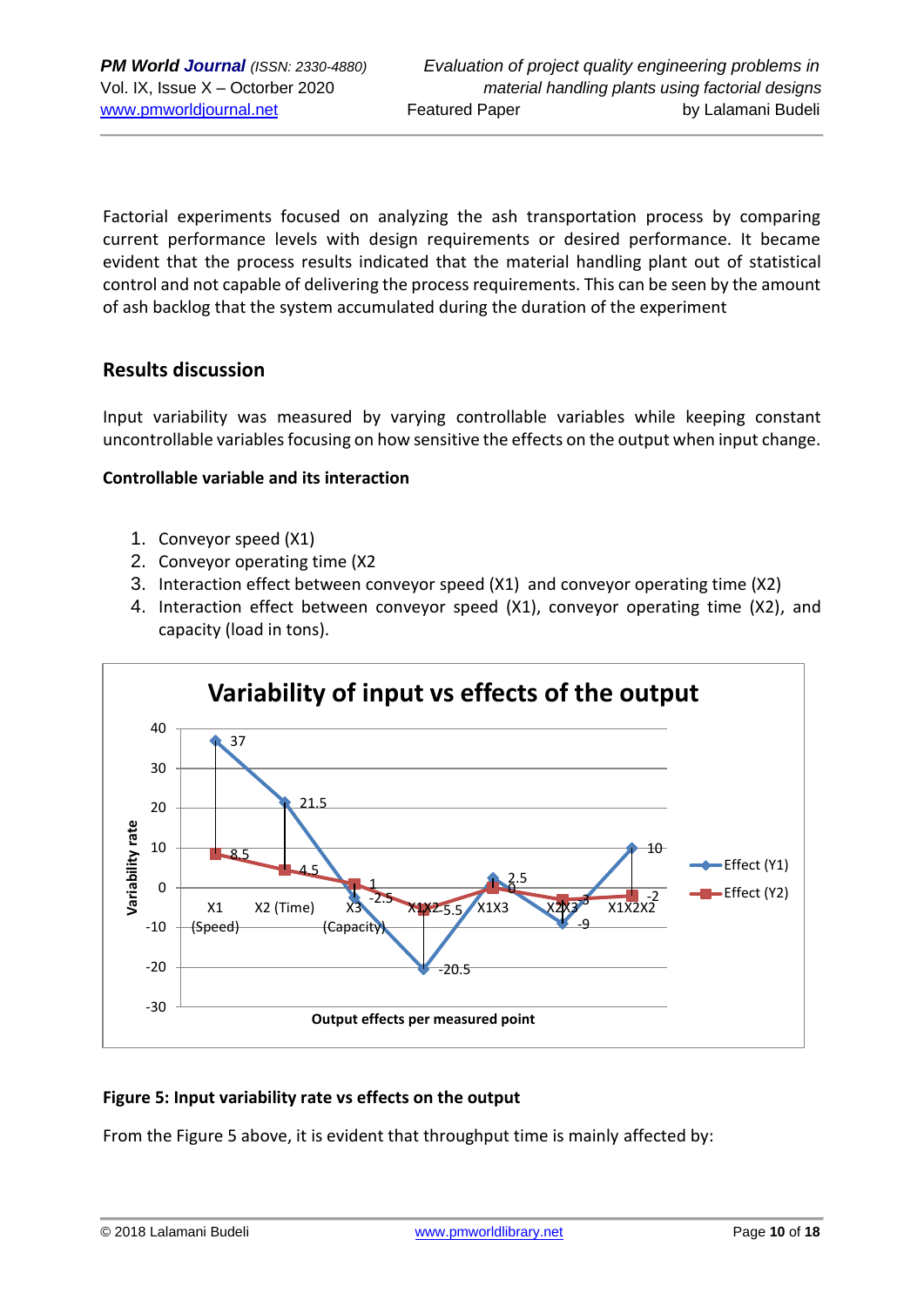- 1. Conveyor speed (X1)
- 2. Interaction effect between conveyor speed (X1) and conveyor operating time (X2)
- 3. Conveyor operating time (X2)
- 4. Interaction conveyor operating time (X2) and capacity (X3)

Interaction effect between conveyor speed (X1), conveyor operating time (X2) and capacity (X3)

### **Half normal plots for effects and its Pareto chart**

Before plotting the effects, it helps to convert them into absolute values to ensure the scale becomes more sensitive to detect significant outcomes. The absolute value is accommodated by half normal which is based on a positive half of a full normal curve.

As shown in Figure 6 below, the biggest three effects fall out on the tail of the normal curve to the right. These three effects are significant (X1, X2, X1X2) or most likely significant. We also observe a big gap before the next lowest effect. The four trivial effects (X3, X1X3, X2X3, X1X2X3) closer to zero will be used as an estimate for error in the ANOVA.



### **Figure 6: Half normal plot for effects on performance**

The Pareto chart in the Figure below shows a simple view of the relative effects indicated above.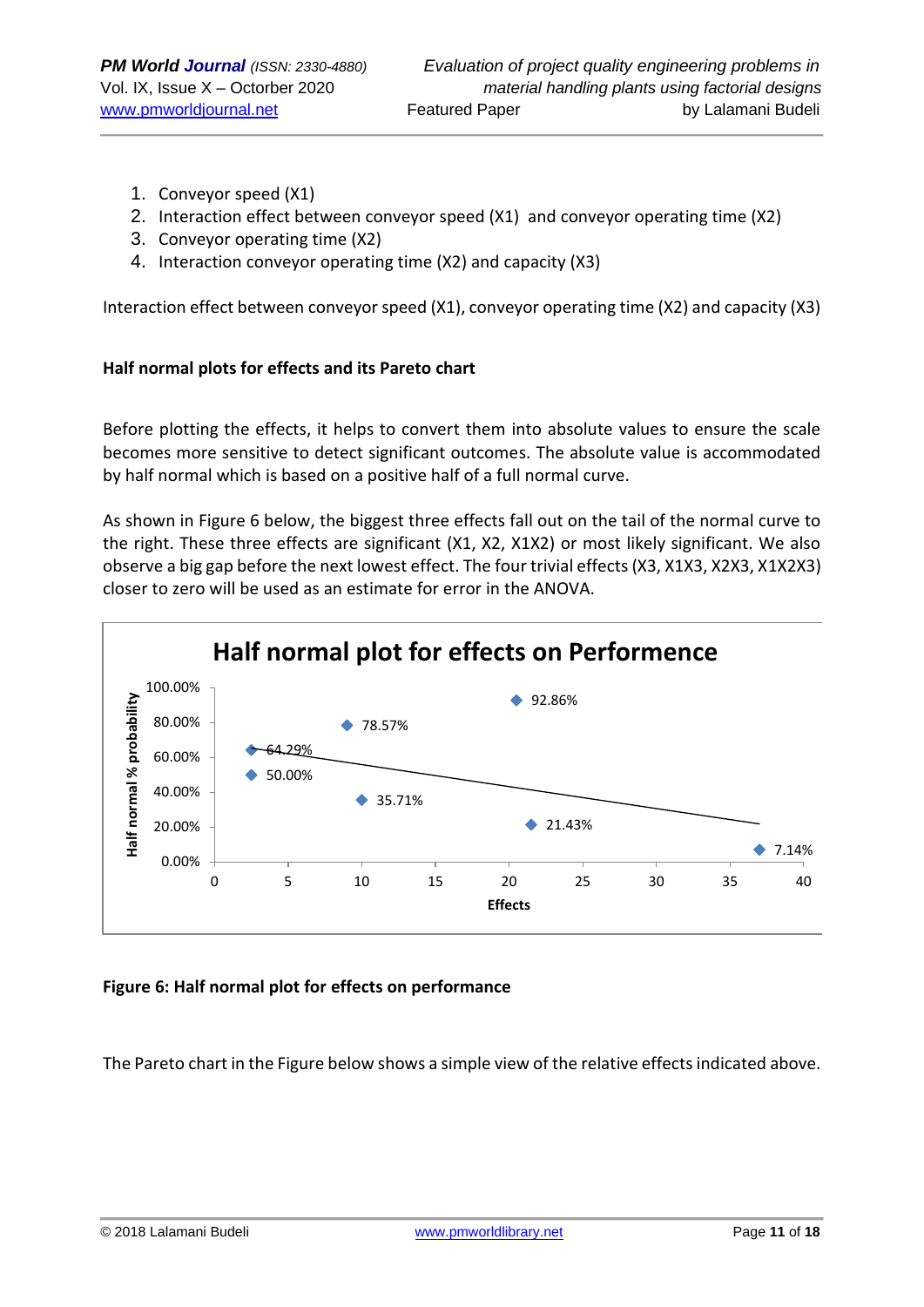

**Figure 7: Pareto chart for effects on performance**

Figure 8 below, shows that two of the effects fall to near zero (X3, X1X3), these effects only vary due to normal causes or may be due to the experiment marking it as insignificant. The effects of X1, X2, and X1X2 are bigger compared to other effects and are considered significant. These factors should be investigated to establish how they interact to affect the response of throughput time.



## **Figure 8: Half normal plots for effects in throughput time**

The Pareto chart in Figure 9 below shows that the impact of X1, X1X2, and X2 on the left is the vital few (significant) and the rest on the right trivial many (insignificant).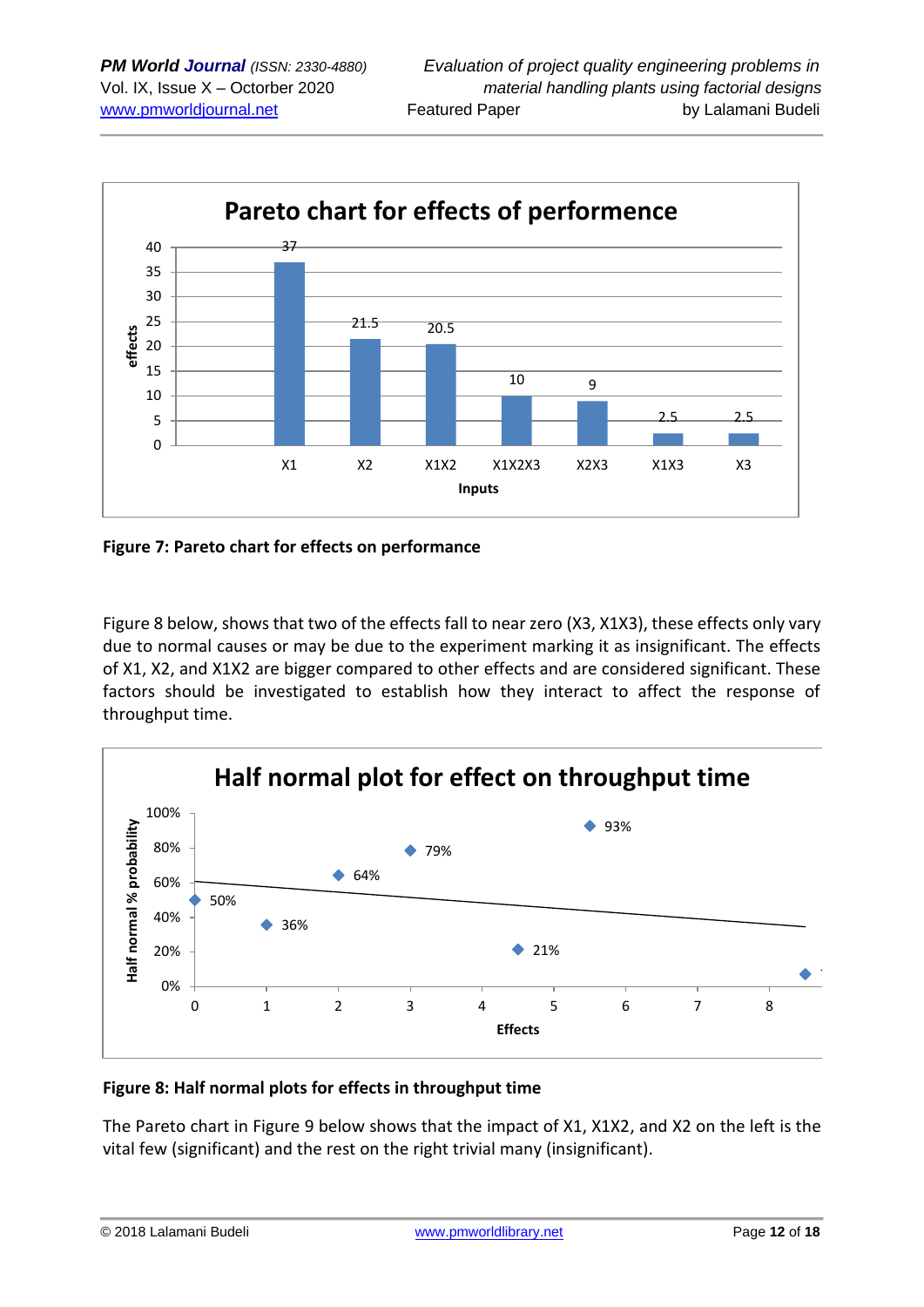

**Figure 9: Pareto chart for effects on throughput time**

## **Analysis of variance**

To verify and validate the results above, the statistical validation was done by performing an analysis of variance (ANOVA). If the residual is normally distributed, it will fall in line. In this case deviations from the linear pattern are present. This is a completely non-linear pattern taking almost an "S" shape and requires a response transformation to be done. Figure 10 below shows the normal plot of the performance residual.



## **Figure 10: Residual vs predicted performance**

Figure 11 below shows the normal plot of the throughput time residual.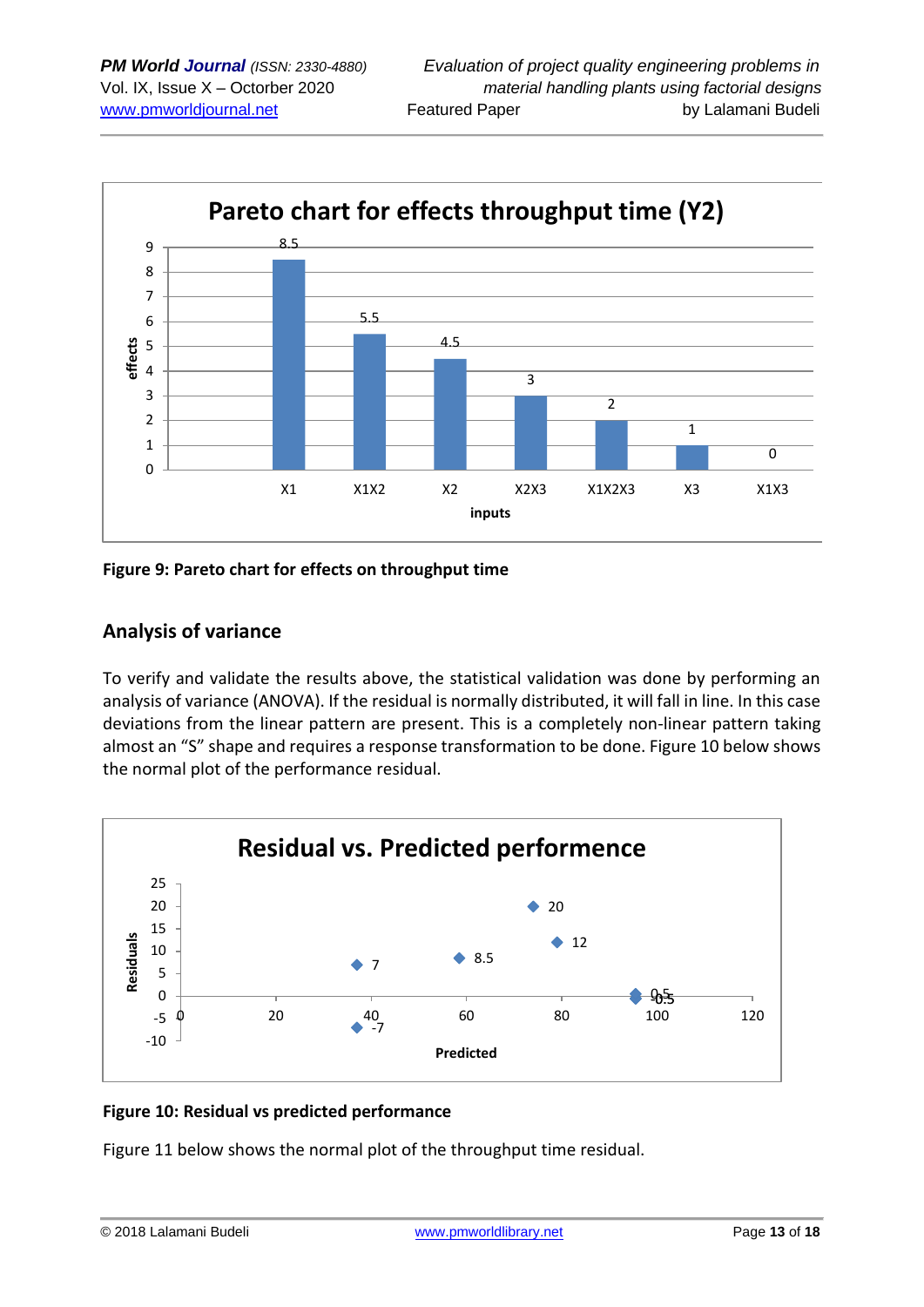

**Figure 11: Residual vs predicted throughput time**

## **Research findings**

The following were research findings:

- 1. The material transportation process is observed to be out of statistical control (presence of special causes of variation) hence it is incapable of delivering the desired results. This was also caused by huge variations in loading conditions which mostly occurred when the plant was standing and material backlog accumulated. The qulity engineering inputs during system design must cater for system abnormality to be capable of delivering desired results.
- 2. It was evident that the percentage material handling plant performance (Y1) was more affected by: firstly, speed (X1); secondly, operating hours (X2); thirdly, the interaction between speed and operating hours (X1x2); fourthly, the interaction between speed, operating hours and loading capacity (X1X2X3). Speed and operating hours need to be maximized at all times to maximize plant efficiency.
- 3. It was evident that the throughput time (Y2) was more affected by speed (x1); secondly interaction between speed and operating hours (x1x2); thirdly, operating hours (X2); fourthly, interaction between operating hours and loading capacity (x2x3); and fourthly interaction between speed, operating hours and loading capacity (x1x2x3).

### **Hypothesis 1**

## **The null hypothesis and alternative hypothesis:**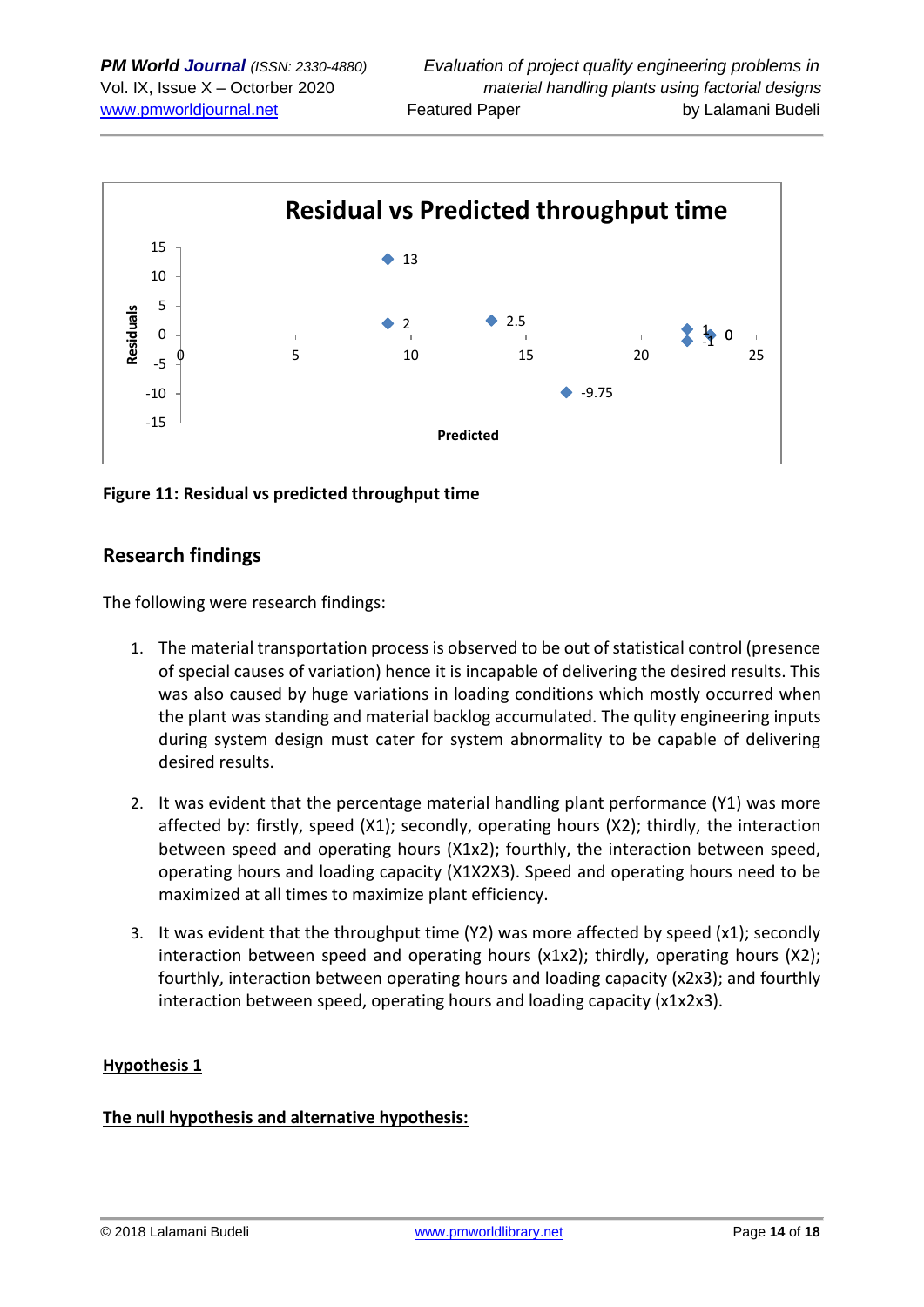- $\bullet$  H<sub>0</sub> : Project system design problems are not a major contributor to poor plant reliability of material handling plants as a result of poor project quality management.
- $H_1$ : Project system design problems are the major contributor to poor plant reliability of material handling plants as a result of poor project quality management.

The success of projects is evaluated in two different aspects. The first part is that project completed on time, within budget, and scope (triple constraint) following the initially defined target. The second perspective is that if a project product (deliverable) has created the intended purpose, it is meant to deliver. This means that for the product to be successful, the project must be successful generally. Using the responsible, accountable, consulted and informed (RACI) framework to rank the importance of stakeholders, it is not that although both the success of a project and a product matters, most important stakeholders take consider product success a higher priority because it includes the creation of customer delights (Customer focus and product life cycle and apply measures such as the return on investment (ROE), net present value (NPV), cost and revenue (revenue and unmet needs). The half plot (Figure 6) and the Pareto (Figure 7) to the diagram, it is depicted that the design accuracy for the parameter which include operating speeds(X1), operating time (X2) and the interdependency between operating speed and operating time (X2) has more impact on the product performance (X).

## **From the above results : Is accepted - Project system design problems are the major contributor to poor plant reliability of material handling plants as a result of poor project quality management**

## **Hypothesis 2**

## **The null hypothesis and alternative hypothesis:**

- $H_0$ : There is a relationship no between project quality engineering management and plant performance through its life cycle
- $\bullet$  H<sub>1</sub> : There is a relationship between project quality engineering management and plant performance through its life cycle

To respond to the second hypothesis a distinction is made between the process and the product of design. Quality engineering focuses on making sure that goods and services are designed, developed to exceed consumers' expectations and requirements. The activities analysis of a good's design and development make sure that the manufacturer makes the goods according to specifications. Quality engineering is the analysis, management, development, and maintenance of different systems following high standards. As shown in half-normal plot effects on figure 8 which shows the absolute values of the standardized effects from the largest effect to the smallest effect. The standardized effects are t-statistics that test the null hypothesis that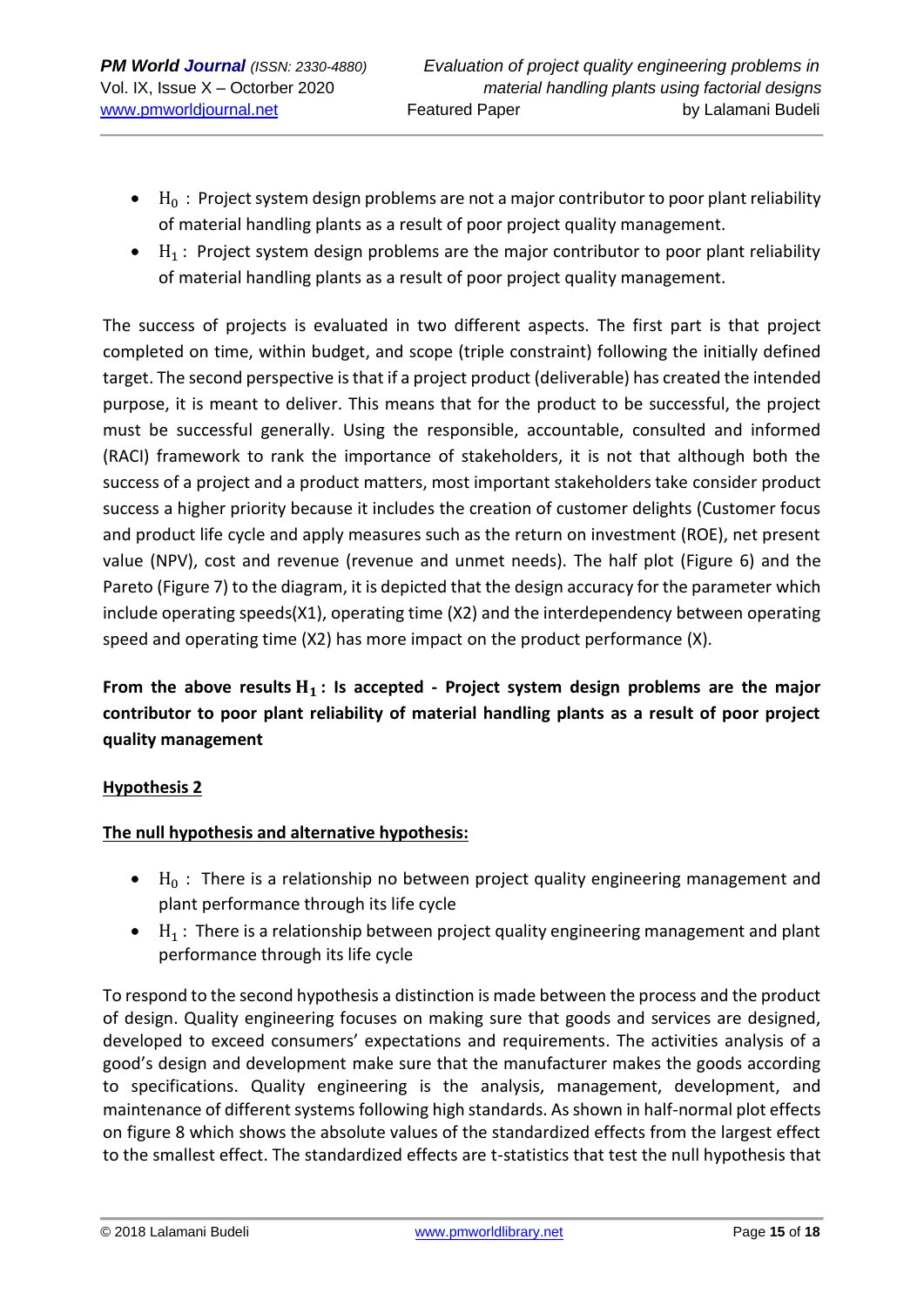the effect is 0. In this plot (figure 9), the main effects for factors X1, X1X2 and X2 are statistically significant at the 0.05 level.

The half-normal probability plot of the effects displays the absolute value of the effects, we determined which effects are large but we could not determine which effects increase or decrease the response. We then use the normal probability plot of the standardized effects to see the magnitude and direction of the effects on figure 11. The normal probability plot of the effects shows the standardized effects relative to a distribution fit line for the case when all the effects are 0. The standardized effects are t-statistics that test the null hypothesis that the effect is 0. Positive effects increase the response when the settings change from the low value of the factor to the high value. Negative effects decrease the response when they settings change from the low value of the factor to the high value of the factor. The results in figure 11 show effects further from 0 on the x-axis indicating greater magnitude and are more statistically significant. Therefore, quality engineering directly influences performance in material handling plants.

**From the above results : There is a relationship between project quality engineering management and plant performance through its life cycle** 

## **Conclusion and recommendation**

The key role is played by quality engineering is to implement and maintain systems used to control the quality of processes through a thorough understanding of all the technological activities and evaluation principles. Quality engineering main activities in project and products include analysis, testing, improvement, management, development, planning, data collection, and providing feedback. Poor quality material plant designs results in process overload, overloading the system for short periods (bad batch) of time causing more stress, wear, and tear, which resulted in premature failure of the weakest link in line with the theory of constraint "a chain is as weak as its weakest link". The material feeding system must be designed to ensure that the process must not allow overloads so that the plant can at all-time operates within its design parameters. The loading condition, therefore, was identified as the root cause of poor reliability and availability of material handling plants resulting in equipment performance deterioration in a short space of time. It is therefore recommended that material handling plant operates within statistical control at all times to avoid all secondary damages which will waste organizational resources.

## **References**

Cali, J.F. 1993. TQM for purchasing management. United States of America: McGraw-Hill inc.

Crosby, P.B. 1979. Quality is free. New York: New American Library.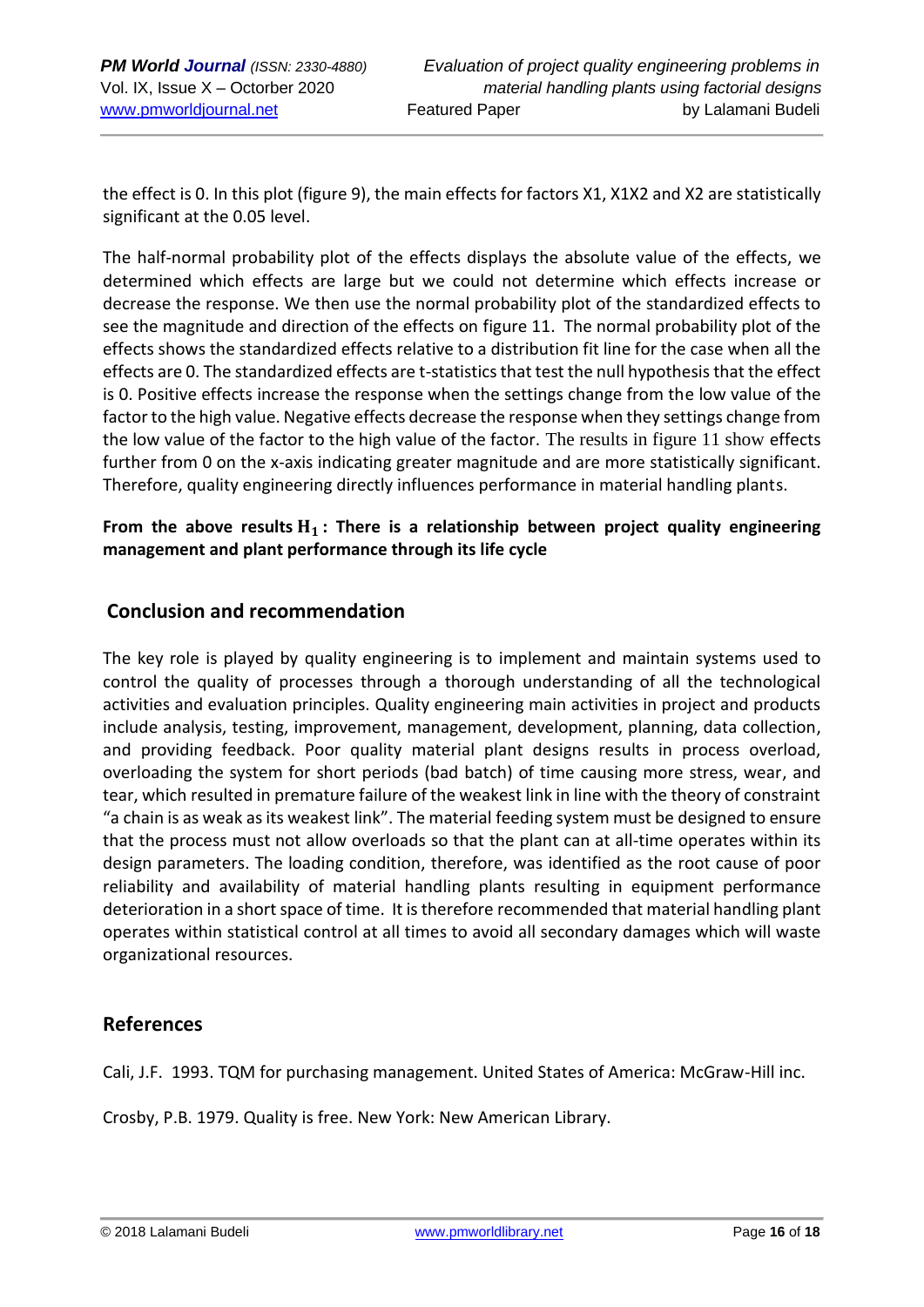Crotty, M. 1998. The foundations of *social* march: Meaning and perspective in the research process. London: Sage.

Dhillon , B.S. 2002. Engineering maintenance: a modern approach. United States of America: Press LLC.

Goetsch, D.L. & Davis, S.B. 2013. Quality management for organisational excellency. 7<sup>th</sup> ed. United States of America: Pearson Prentice Hall.

Montgomery, D.C., Jennings, C.L., Pfund. 2011. Managing, controlling and improving quality. United States of America. John Waley and Sons.

Taylor, G.M. 2009. Lean six sigma service excellence. United States of America: Ross Publishing.

Oahland, J. 2003. Total quality management. 3rd ed. Great Britain: Oxford Publishing. Phadke, M.S. (1989). Quality engineering using robust design. New Jersey: Prentice-Hall

Rusiński, E., Csmochowski, J. & Mocsko, P. 2007. Failure reasons investigations of dumping conveyor breakdown: Achievements in Materials and Manufacturing Engineering, 23(1):75-78

Shah, N.M. 1988. An integrated concept of materials management. New Delphi: Tata McGraw-Hill Publishing.

Tjabadi, S. Steyn , H.J. and Flaherty, P. 2012. Eskom supplier contractor quality specification – QM58.

Wolkins, D. 1995. Total Quality: A Framework for Leadership. Management Leadership Series. New York: Productivity Press.

Foster, S.T. 2010. Managing quality integrating the supply chain. 4<sup>th</sup> ed. Upper Saddle River, New Jersey: Pearson Prentice Hall.

Goldratt, E.L. 1992. The goal. A process of ongoing improvement. 2<sup>nd</sup> ed: Pretoria: Creda Communications

Goetsch, D.L. & Davis, S.B. 2013. Quality management for organisational excellency. 7<sup>th</sup> ed. United States of America: Pearson Prentice Hall.

Heinrits, S.F., Farrel, P.V. & Smith, C.L. 1986. Purchasing principles and applications. Englewood Cliffs, New Jersey: Prentice Hall.

Jurca , V.1999. Maintenance management using the quality approach. Czech Republic: Czech University of Agriculture.